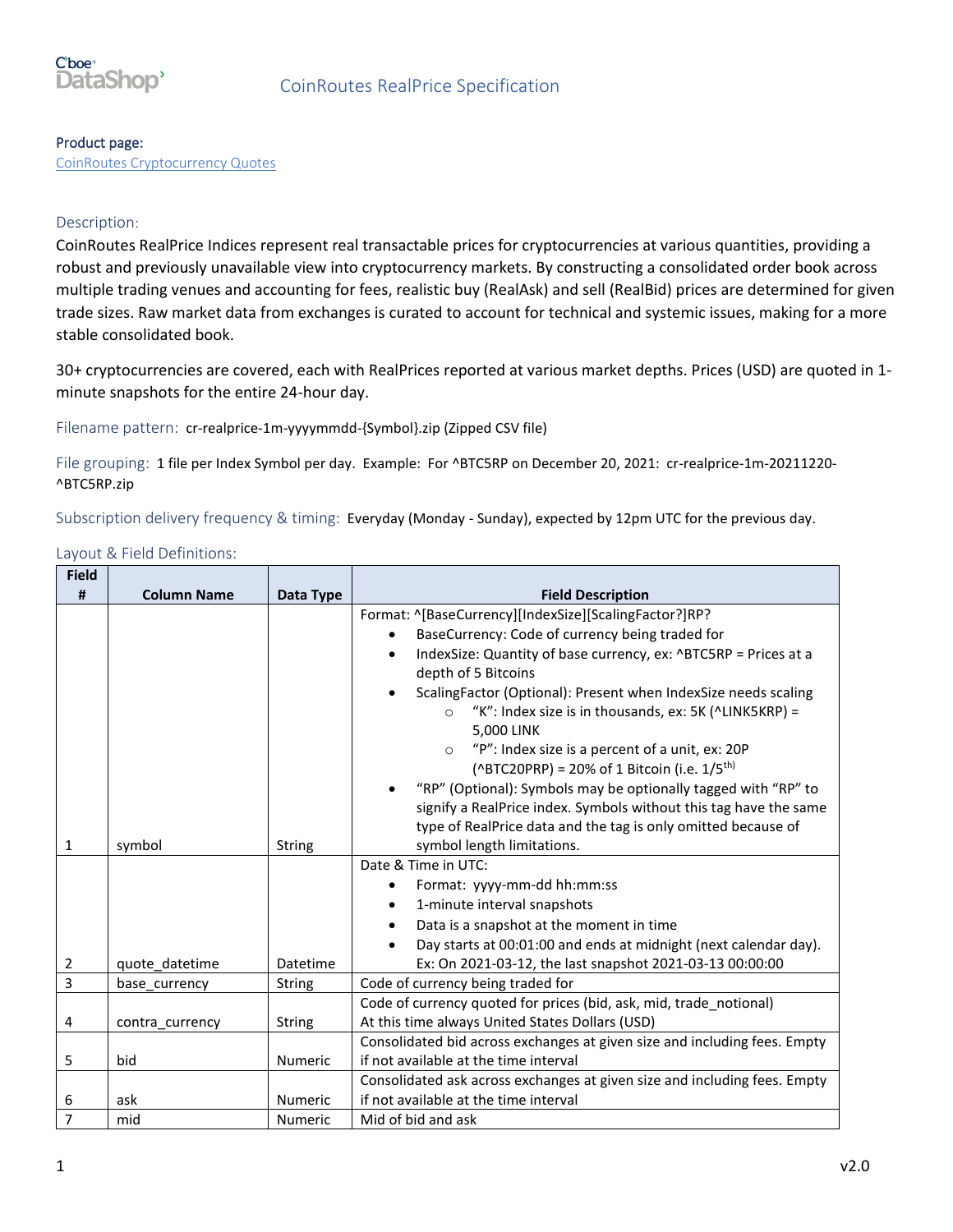| Cboe <sup>.</sup><br>DataShop' |                | <b>CoinRoutes RealPrice Specification</b> |                                                                                       |  |
|--------------------------------|----------------|-------------------------------------------|---------------------------------------------------------------------------------------|--|
|                                | trade notional | Numeric                                   | Notional amount for hypothetical trade at given size and mid price:<br>Mid*Index Size |  |

### Coverage

Note: Market depth and liquidity can vary greatly among crypto currencies. For small-cap coins, source market data may not be as robust or reliable as for large-cap. As a result, bid or ask prices may not be able to be determined at a given depth, resulting in one-sided markets or skipped time intervals. Price movements may also be more erratic compared to coins trading on a large number of exchanges.

| Coin         | <b>Description</b>           | <b>Supported Sizes</b>                        | <b>Historical</b> |
|--------------|------------------------------|-----------------------------------------------|-------------------|
|              |                              |                                               | <b>Start Date</b> |
| <b>AAVE</b>  | Aave                         | 10   25   50   100   400                      | 2020-10-17        |
| <b>ADA</b>   | Cardano                      | 5,000   10,000   25,000   50,000   100,000    | 2019-11-27        |
| <b>ALGO</b>  | Algorand                     | 100   1,000   5,000                           | 2020-01-25        |
| <b>ATOM</b>  | Cosmos                       | 75 <br>150   300   600                        | 2019-11-27        |
| <b>BAT</b>   | <b>Basic Attention Token</b> | 100   200   500   1,000                       | 2020-02-01        |
| <b>BCH</b>   | <b>Bitcoin Cash</b>          | 10   20   40   100<br>1 <br>5                 | 2019-11-27        |
| <b>BNB</b>   | <b>Binance Coin</b>          | 100   400<br>5<br>20                          | 2020-04-14        |
| <b>BNT</b>   | Bancor                       | 200   500   2,000<br>50                       | 2020-12-15        |
| <b>BTC</b>   | <b>Bitcoin</b>               | $0.20$   1  5  10  20                         | 2019-11-27        |
| <b>DASH</b>  | Dash                         | 10   20   50   100<br>5 I                     | 2019-11-27        |
| <b>DOGE</b>  | Dogecoin                     | 10,000   50,000   100,000   200,000   500,000 | 2021-02-12        |
| <b>DOT</b>   | Polkadot                     | 250   1,000   2,500   5,000   10,000          | 2020-08-19        |
| EOS          | Eos                          | 10   40   100   400   800                     | 2019-11-27        |
| <b>ETC</b>   | <b>Ethereum Classic</b>      | 100   250   500   1,000   2,000               | 2019-11-27        |
| <b>ETH</b>   | Ethereum                     | 5   20   50   100   200   400                 | 2019-11-27        |
| FIL.         | Filecoin                     | 100   500   1,000   2,500   5,000             | 2020-10-16        |
| <b>KNC</b>   | Kyber Network                | 100   250   500   1,000   2,000               | 2020-03-10        |
| <b>LINK</b>  | Chainlink                    | 500<br>1,000   2,500   5,000<br>100           | 2020-02-01        |
| <b>LTC</b>   | Litecoin                     | 5   10   25   50   100   200                  | 2019-11-27        |
| <b>MANA</b>  | Decentraland                 | 500   1,250   3,000   10,000                  | 2020-09-26        |
| <b>MATIC</b> | Polygon                      | 1,000   10,000   25,000   50,000   100,000    | 2021-03-12        |
| <b>MKR</b>   | Maker                        | 5   10   25   50<br>2                         | 2020-06-16        |
| <b>OMG</b>   | <b>OMG</b>                   | 25   100   500   1,000   2,000                | 2020-05-28        |
| <b>OXT</b>   | Orchid                       | 1,000   5,000   25,000                        | 2020-07-12        |
| <b>QTUM</b>  | <b>QTUM</b>                  | 100   500   1,000   2,000<br>25               | 2019-11-27        |
| <b>REP</b>   | Augur                        | 75   250   5,000<br>15                        | 2019-11-27        |
| SOL          | Solana                       | 100   500   1,000   2,500   5,000             | 2021-09-16        |
| <b>UNI</b>   | Uniswap                      | 50   250   1,000   2,500   5,000              | 2020-09-18        |
| <b>WAVES</b> | Waves                        | 250   1,000   5,000   20,000                  | 2020-02-01        |
| <b>XLM</b>   | Stellar                      | 500   2,000   9,000                           | 2019-11-27        |
| <b>XRP</b>   | Ripple                       | 5,000   25,000   50,000   100,000   200,000   | 2019-11-27        |
| <b>XTZ</b>   | Tezos                        | 50   75   100   200   5,000                   | 2019-11-27        |
| ZEC          | Zcash                        | 5   10   20   50   100                        | 2019-11-27        |
| <b>ZRX</b>   | 0x                           | 1,000   3,000   10,000   200,000              | 2019-11-27        |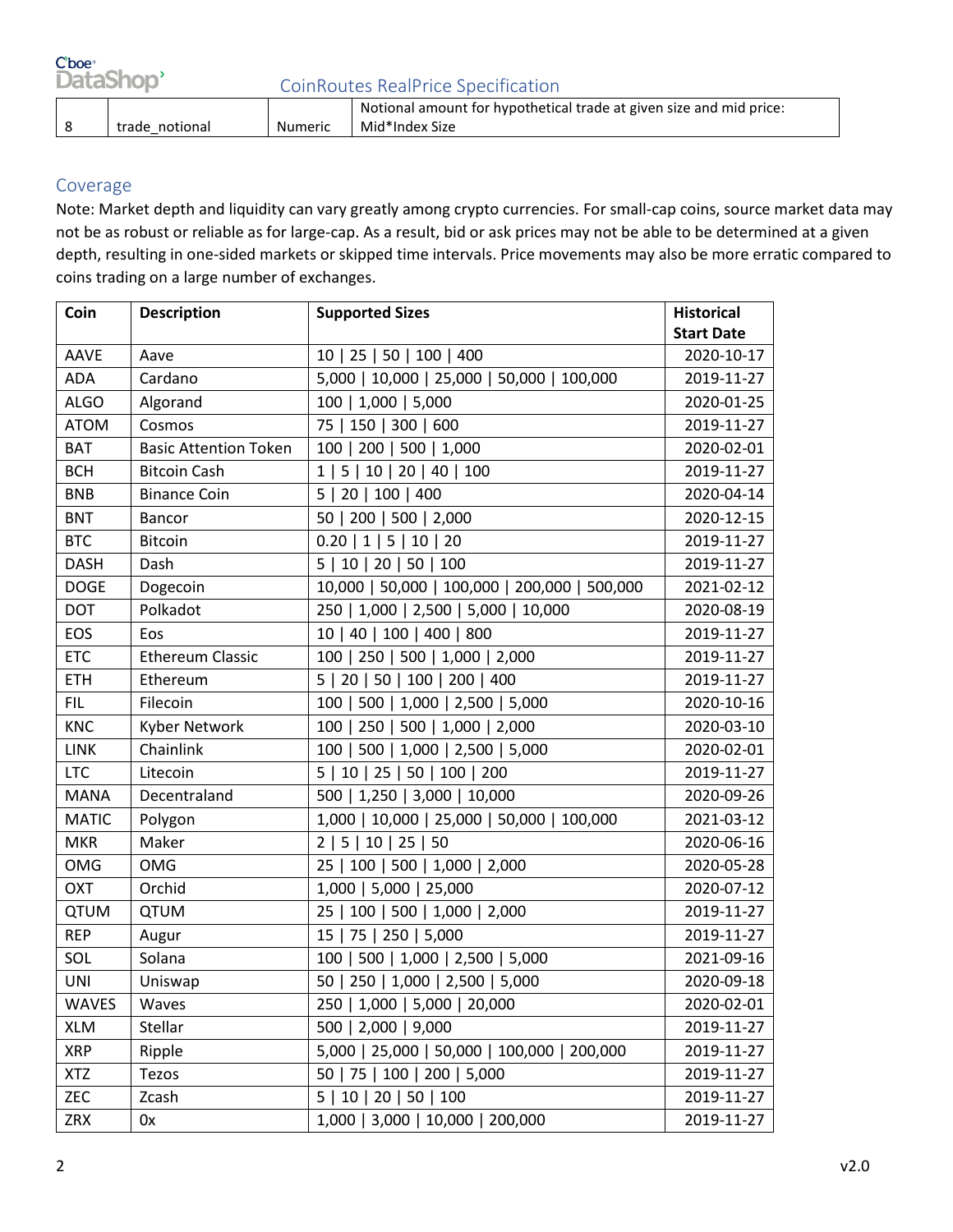## Symbol List

| <b>Index</b> | <b>Base</b>     | Qty    | <b>Description</b>                                          |
|--------------|-----------------|--------|-------------------------------------------------------------|
| Symbol       | <b>Currency</b> |        |                                                             |
| ^AAVE10RP    | AAVE            | 10     | Cboe 10 Aave / US Dollar RealPrice Index                    |
| ^AAVE25RP    | AAVE            | 25     | Cboe 25 Aave / US Dollar RealPrice Index                    |
| ^AAVE50RP    | AAVE            | 50     | Cboe 50 Aave / US Dollar RealPrice Index                    |
| ^AAVE100     | AAVE            | 100    | Cboe 100 Aave / US Dollar RealPrice Index                   |
| ^AAVE400     | <b>AAVE</b>     | 400    | Cboe 400 Aave / US Dollar RealPrice Index                   |
| ^ADA5KRP     | ADA             | 5000   | Cboe 5000 Cardano / US Dollar RealPrice Index               |
| ^ADA10KRP    | ADA             | 10000  | Cboe 10K Cardano / US Dollar RealPrice Index                |
| ^ADA25KRP    | ADA             | 25000  | Cboe 25K Cardano / US Dollar RealPrice Index                |
| ^ADA50KRP    | ADA             | 50000  | Cboe 50K Cardano / US Dollar RealPrice Index                |
| ^ADA100K     | ADA             | 100000 | Cboe 100K Cardano / US Dollar RealPrice Index               |
| ^ALGO100     | <b>ALGO</b>     | 100    | Cboe 100 Algorand / US Dollar RealPrice Index               |
| ^ALGO1KRP    | <b>ALGO</b>     | 1000   | Cboe 1000 Algorand / US Dollar RealPrice Index              |
| ^ALGO5KRP    | <b>ALGO</b>     | 5000   | Cboe 5000 Algorand / US Dollar RealPrice Index              |
| ^ATOM75RP    | <b>ATOM</b>     | 75     | Cboe 75 Cosmos / US Dollar RealPrice Index                  |
| ^ATOM150     | <b>ATOM</b>     | 150    | Cboe 150 Cosmos / US Dollar RealPrice Index                 |
| ^ATOM300     | <b>ATOM</b>     | 300    | Cboe 300 Cosmos / US Dollar RealPrice Index                 |
| ^ATOM600     | <b>ATOM</b>     | 600    | Cboe 600 Cosmos / US Dollar RealPrice Index                 |
| ^BAT100RP    | <b>BAT</b>      | 100    | Cboe 100 Basic Attention Token / US Dollar RealPrice Index  |
| ^BAT200RP    | <b>BAT</b>      | 200    | Cboe 200 Basic Attention Token / US Dollar RealPrice Index  |
| ^BAT500RP    | <b>BAT</b>      | 500    | Cboe 500 Basic Attention Token / US Dollar RealPrice Index  |
| ^BAT1KRP     | <b>BAT</b>      | 1000   | Cboe 1000 Basic Attention Token / US Dollar RealPrice Index |
| ^BCH1RP      | <b>BCH</b>      | 1      | Cboe 1 Bitcoin Cash / US Dollar RealPrice Index             |
| ^BCH5RP      | <b>BCH</b>      | 5      | Cboe 5 Bitcoin Cash / US Dollar RealPrice Index             |
| ^BCH10RP     | <b>BCH</b>      | 10     | Cboe 10 Bitcoin Cash / US Dollar RealPrice Index            |
| ^BCH20RP     | <b>BCH</b>      | 20     | Cboe 20 Bitcoin Cash / US Dollar RealPrice Index            |
| ^BCH40RP     | <b>BCH</b>      | 40     | Cboe 40 Bitcoin Cash / US Dollar RealPrice Index            |
| ^BCH100RP    | <b>BCH</b>      | 100    | Cboe 100 Bitcoin Cash / US Dollar RealPrice Index           |
| ^BNB5RP      | <b>BNB</b>      | 5      | Cboe 5 Binance Coin / US Dollar RealPrice Index             |
| ^BNB20RP     | BNB             | 20     | Cboe 20 Binance Coin / US Dollar RealPrice Index            |
| ^BNB100RP    | <b>BNB</b>      | 100    | Cboe 100 Binance Coin / US Dollar RealPrice Index           |
| ^BNB400RP    | <b>BNB</b>      | 400    | Cboe 400 Binance Coin / US Dollar RealPrice Index           |
| ^BNT50RP     | <b>BNT</b>      | 50     | Cboe 50 Bancor / US Dollar RealPrice Index                  |
| ^BNT200RP    | <b>BNT</b>      | 200    | Cboe 200 Bancor / US Dollar RealPrice Index                 |
| ^BNT500RP    | <b>BNT</b>      | 500    | Cboe 500 Bancor / US Dollar RealPrice Index                 |
| ^BNT2KRP     | <b>BNT</b>      | 2000   | Cboe 2000 Bancor / US Dollar RealPrice Index                |
| ^BTC20PRP    | <b>BTC</b>      | 0.2    | Cboe 0.2 Bitcoin / US Dollar RealPrice Index                |
| ^BTC1RP      | <b>BTC</b>      | 1      | Cboe 1 Bitcoin / US Dollar RealPrice Index                  |
| ^BTC5RP      | <b>BTC</b>      | 5      | Cboe 5 Bitcoin / US Dollar RealPrice Index                  |
| ^BTC10RP     | <b>BTC</b>      | 10     | Cboe 10 Bitcoin / US Dollar RealPrice Index                 |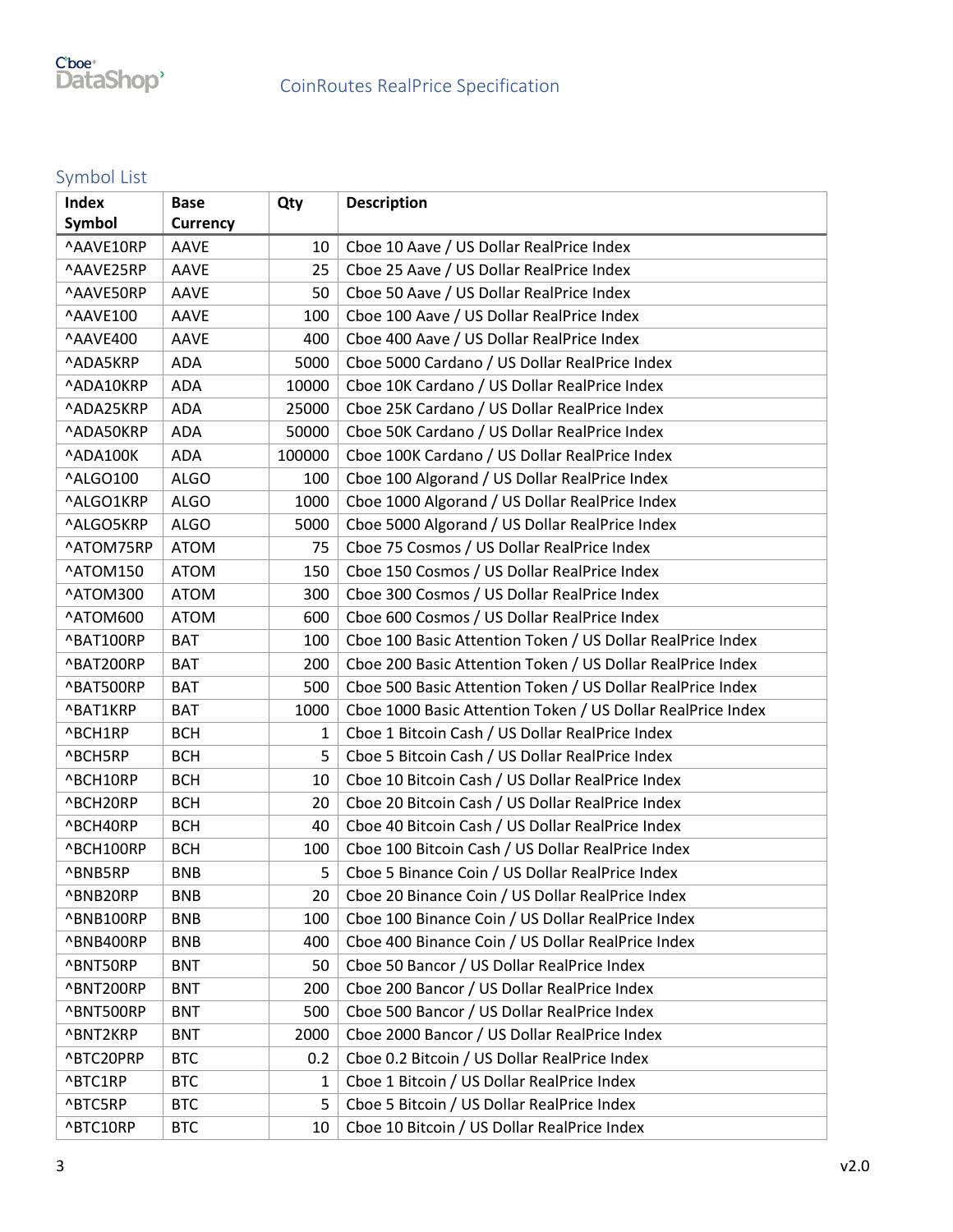# Cboe<sup>®</sup><br>DataShop<sup>®</sup>

### CoinRoutes RealPrice Specification

|           |             |        | commodels neam nee specification.                      |
|-----------|-------------|--------|--------------------------------------------------------|
| ^BTC20RP  | <b>BTC</b>  | 20     | Cboe 20 Bitcoin / US Dollar RealPrice Index            |
| ^DASH5RP  | <b>DASH</b> | 5      | Cboe 5 Dash / US Dollar RealPrice Index                |
| ^DASH10RP | <b>DASH</b> | 10     | Cboe 10 Dash / US Dollar RealPrice Index               |
| ^DASH20RP | <b>DASH</b> | 20     | Cboe 20 Dash / US Dollar RealPrice Index               |
| ^DASH50RP | <b>DASH</b> | 50     | Cboe 50 Dash / US Dollar RealPrice Index               |
| ^DASH100  | <b>DASH</b> | 100    | Cboe 100 Dash / US Dollar RealPrice Index              |
| ^DOGE10K  | <b>DOGE</b> | 10000  | Cboe 10K Dogecoin / US Dollar RealPrice Index          |
| ^DOGE50K  | <b>DOGE</b> | 50000  | Cboe 50K Dogecoin / US Dollar RealPrice Index          |
| ^DOGE100K | <b>DOGE</b> | 100000 | Cboe 100K Dogecoin / US Dollar RealPrice Index         |
| ^DOGE200K | <b>DOGE</b> | 200000 | Cboe 200K Dogecoin / US Dollar RealPrice Index         |
| ^DOGE500K | <b>DOGE</b> | 500000 | Cboe 500K Dogecoin / US Dollar RealPrice Index         |
| ^DOT250RP | <b>DOT</b>  | 250    | Cboe 250 Polkadot / US Dollar RealPrice Index          |
| ^DOT1KRP  | <b>DOT</b>  | 1000   | Cboe 1000 Polkadot / US Dollar RealPrice Index         |
| ^DOT2500  | <b>DOT</b>  | 2500   | Cboe 2500 Polkadot / US Dollar RealPrice Index         |
| ^DOT5KRP  | <b>DOT</b>  | 5000   | Cboe 5000 Polkadot / US Dollar RealPrice Index         |
| ^DOT10KRP | <b>DOT</b>  | 10000  | Cboe 10K Polkadot / US Dollar RealPrice Index          |
| ^EOS10RP  | EOS         | 10     | Cboe 10 Eos / US Dollar RealPrice Index                |
| ^EOS40RP  | EOS         | 40     | Cboe 40 Eos / US Dollar RealPrice Index                |
| ^EOS100RP | EOS         | 100    | Cboe 100 Eos / US Dollar RealPrice Index               |
| ^EOS400RP | EOS         | 400    | Cboe 400 Eos / US Dollar RealPrice Index               |
| ^EOS800RP | EOS         | 800    | Cboe 800 Eos / US Dollar RealPrice Index               |
| ^ETC100RP | <b>ETC</b>  | 100    | Cboe 100 Ethereum Classic / US Dollar RealPrice Index  |
| ^ETC250RP | <b>ETC</b>  | 250    | Cboe 250 Ethereum Classic / US Dollar RealPrice Index  |
| ^ETC500RP | <b>ETC</b>  | 500    | Cboe 500 Ethereum Classic / US Dollar RealPrice Index  |
| ^ETC1KRP  | <b>ETC</b>  | 1000   | Cboe 1000 Ethereum Classic / US Dollar RealPrice Index |
| ^ETC2KRP  | <b>ETC</b>  | 2000   | Cboe 2000 Ethereum Classic / US Dollar RealPrice Index |
| ^ETH5RP   | <b>ETH</b>  | 5      | Cboe 5 Ethereum / US Dollar RealPrice Index            |
| ^ETH20RP  | <b>ETH</b>  | 20     | Cboe 20 Ethereum / US Dollar RealPrice Index           |
| ^ETH50RP  | <b>ETH</b>  | 50     | Cboe 50 Ethereum / US Dollar RealPrice Index           |
| ^ETH100RP | <b>ETH</b>  | 100    | Cboe 100 Ethereum / US Dollar RealPrice Index          |
| ^ETH200RP | <b>ETH</b>  | 200    | Cboe 200 Ethereum / US Dollar RealPrice Index          |
| ^ETH400RP | <b>ETH</b>  | 400    | Cboe 400 Ethereum / US Dollar RealPrice Index          |
| ^FIL100RP | FIL.        | 100    | Cboe 100 Filecoin / US Dollar RealPrice Index          |
| ^FIL500RP | <b>FIL</b>  | 500    | Cboe 500 Filecoin / US Dollar RealPrice Index          |
| ^FIL1KRP  | <b>FIL</b>  | 1000   | Cboe 1000 Filecoin / US Dollar RealPrice Index         |
| ^FIL2500  | <b>FIL</b>  | 2500   | Cboe 2500 Filecoin / US Dollar RealPrice Index         |
| ^FIL5KRP  | <b>FIL</b>  | 5000   | Cboe 5000 Filecoin / US Dollar RealPrice Index         |
| ^KNC100RP | <b>KNC</b>  | 100    | Cboe 100 Kyber Network / US Dollar RealPrice Index     |
| ^KNC250RP | <b>KNC</b>  | 250    | Cboe 250 Kyber Network / US Dollar RealPrice Index     |
| ^KNC500RP | <b>KNC</b>  | 500    | Cboe 500 Kyber Network / US Dollar RealPrice Index     |
| ^KNC1KRP  | <b>KNC</b>  | 1000   | Cboe 1000 Kyber Network / US Dollar RealPrice Index    |
| ^KNC2KRP  | <b>KNC</b>  | 2000   | Cboe 2000 Kyber Network / US Dollar RealPrice Index    |
| ^LINK100  | <b>LINK</b> | 100    | Cboe 100 Chainlink / US Dollar RealPrice Index         |
| ^LINK500  | <b>LINK</b> | 500    | Cboe 500 Chainlink / US Dollar RealPrice Index         |
| ^LINK1KRP | <b>LINK</b> | 1000   | Cboe 1000 Chainlink / US Dollar RealPrice Index        |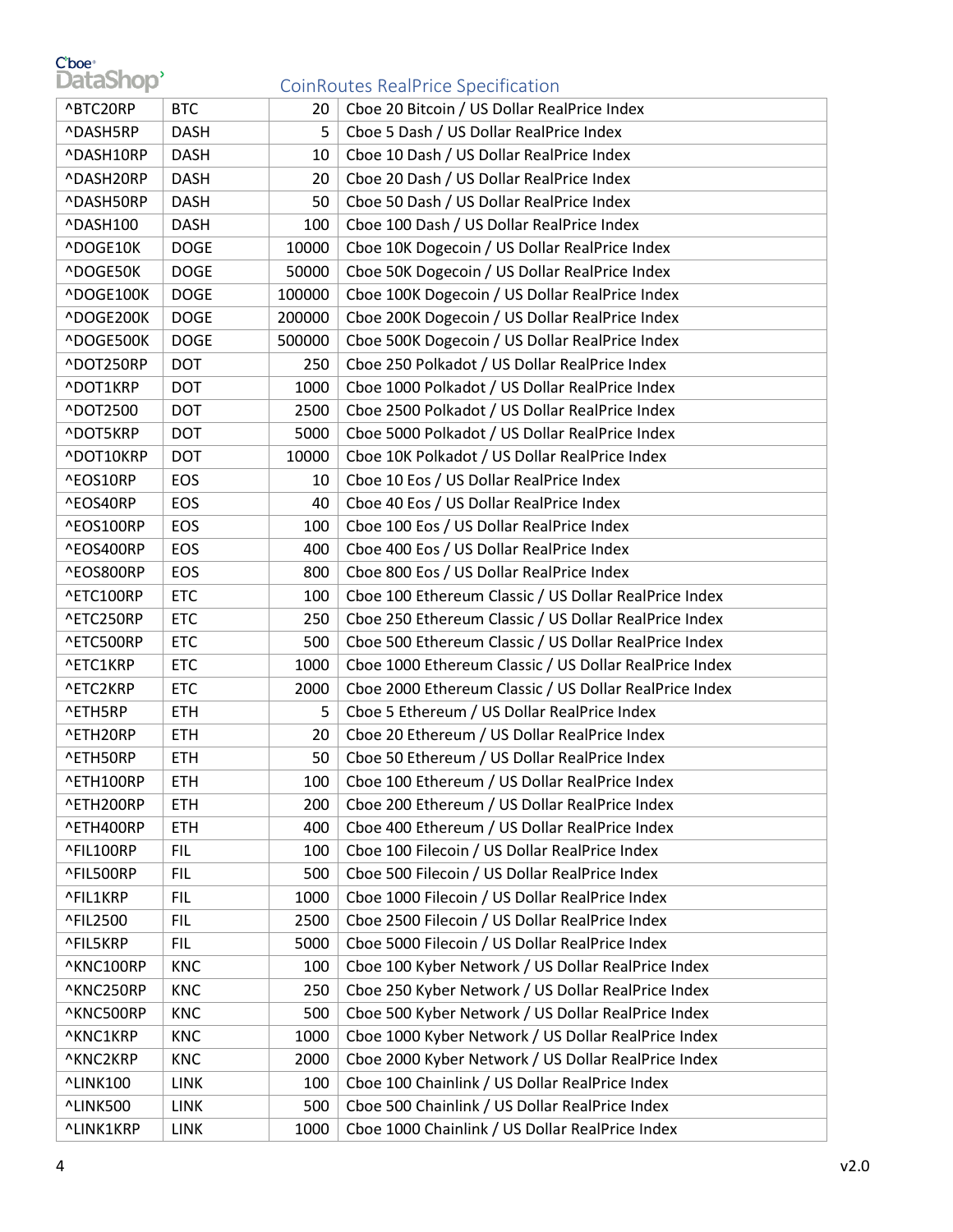# Cboe<sup>®</sup><br>DataShop<sup>®</sup>

### CoinRoutes RealPrice Specification

| <b>^LINK2500</b> | LINK         | 2500   | Cboe 2500 Chainlink / US Dollar RealPrice Index    |
|------------------|--------------|--------|----------------------------------------------------|
| ^LINK5KRP        | <b>LINK</b>  | 5000   | Cboe 5000 Chainlink / US Dollar RealPrice Index    |
| ^LTC5RP          | <b>LTC</b>   | 5      | Cboe 5 Litecoin / US Dollar RealPrice Index        |
| ^LTC10RP         | <b>LTC</b>   | 10     | Cboe 10 Litecoin / US Dollar RealPrice Index       |
| ^LTC25RP         | <b>LTC</b>   | 25     | Cboe 25 Litecoin / US Dollar RealPrice Index       |
| ^LTC50RP         | <b>LTC</b>   | 50     | Cboe 50 Litecoin / US Dollar RealPrice Index       |
| ^LTC100RP        | <b>LTC</b>   | 100    | Cboe 100 Litecoin / US Dollar RealPrice Index      |
| ^LTC200RP        | <b>LTC</b>   | 200    | Cboe 200 Litecoin / US Dollar RealPrice Index      |
| ^MANA500         | <b>MANA</b>  | 500    | Cboe 500 Decentraland / US Dollar RealPrice Index  |
| <b>^MANA1250</b> | <b>MANA</b>  | 1250   | Cboe 1250 Decentraland / US Dollar RealPrice Index |
| ^MANA3KRP        | <b>MANA</b>  | 3000   | Cboe 3000 Decentraland / US Dollar RealPrice Index |
| ^MANA10K         | <b>MANA</b>  | 10000  | Cboe 10K Decentraland / US Dollar RealPrice Index  |
| <b>MATIC1K</b>   | <b>MATIC</b> | 1000   | Cboe 1000 Polygon / US Dollar RealPrice Index      |
| ^MATIC10K        | <b>MATIC</b> | 10000  | Cboe 10K Polygon / US Dollar RealPrice Index       |
| ^MATIC25K        | <b>MATIC</b> | 25000  | Cboe 25K Polygon / US Dollar RealPrice Index       |
| ^MATIC50K        | <b>MATIC</b> | 50000  | Cboe 50K Polygon / US Dollar RealPrice Index       |
| ^MATIC100K       | <b>MATIC</b> | 100000 | Cboe 100K Polygon / US Dollar RealPrice Index      |
| ^MKR2RP          | <b>MKR</b>   | 2      | Cboe 2 Maker / US Dollar RealPrice Index           |
| ^MKR5RP          | <b>MKR</b>   | 5      | Cboe 5 Maker / US Dollar RealPrice Index           |
| ^MKR10RP         | <b>MKR</b>   | 10     | Cboe 10 Maker / US Dollar RealPrice Index          |
| ^MKR25RP         | <b>MKR</b>   | 25     | Cboe 25 Maker / US Dollar RealPrice Index          |
| ^MKR50RP         | <b>MKR</b>   | 50     | Cboe 50 Maker / US Dollar RealPrice Index          |
| ^OMG25RP         | <b>OMG</b>   | 25     | Cboe 25 OMG / US Dollar RealPrice Index            |
| ^OMG100RP        | OMG          | 100    | Cboe 100 OMG / US Dollar RealPrice Index           |
| ^OMG500RP        | OMG          | 500    | Cboe 500 OMG / US Dollar RealPrice Index           |
| ^OMG1KRP         | OMG          | 1000   | Cboe 1000 OMG / US Dollar RealPrice Index          |
| ^OMG2KRP         | <b>OMG</b>   | 2000   | Cboe 2000 OMG / US Dollar RealPrice Index          |
| ^OXT1KRP         | OXT          | 1000   | Cboe 1000 Orchid / US Dollar RealPrice Index       |
| ^OXT5KRP         | OXT          | 5000   | Cboe 5000 Orchid / US Dollar RealPrice Index       |
| ^OXT25KRP        | <b>OXT</b>   | 25000  | Cboe 25K Orchid / US Dollar RealPrice Index        |
| ^QTUM25RP        | <b>QTUM</b>  | 25     | Cboe 25 QTUM / US Dollar RealPrice Index           |
| ^QTUM100         | <b>QTUM</b>  | 100    | Cboe 100 QTUM / US Dollar RealPrice Index          |
| ^QTUM500         | QTUM         | 500    | Cboe 500 QTUM / US Dollar RealPrice Index          |
| ^QTUM1KRP        | <b>QTUM</b>  | 1000   | Cboe 1000 QTUM / US Dollar RealPrice Index         |
| <b>^QTUM2KRP</b> | <b>QTUM</b>  | 2000   | Cboe 2000 QTUM / US Dollar RealPrice Index         |
| ^REP15RP         | <b>REP</b>   | 15     | Cboe 15 Augur / US Dollar RealPrice Index          |
| ^REP75RP         | <b>REP</b>   | 75     | Cboe 75 Augur / US Dollar RealPrice Index          |
| ^REP250RP        | <b>REP</b>   | 250    | Cboe 250 Augur / US Dollar RealPrice Index         |
| ^REP5KRP         | <b>REP</b>   | 5000   | Cboe 5000 Augur / US Dollar RealPrice Index        |
| ^SOL100RP        | SOL          | 100    | Cboe 100 Solana / US Dollar RealPrice Index        |
| ^SOL500RP        | SOL          | 500    | Cboe 500 Solana / US Dollar RealPrice Index        |
| ^SOL1KRP         | SOL          | 1000   | Cboe 1000 Solana / US Dollar RealPrice Index       |
| ^SOL2500         | SOL          | 2500   | Cboe 2500 Solana / US Dollar RealPrice Index       |
| ^SOL5KRP         | SOL          | 5000   | Cboe 5000 Solana / US Dollar RealPrice Index       |
| ^UNI50RP         | UNI          | 50     | Cboe 50 Uniswap / US Dollar RealPrice Index        |